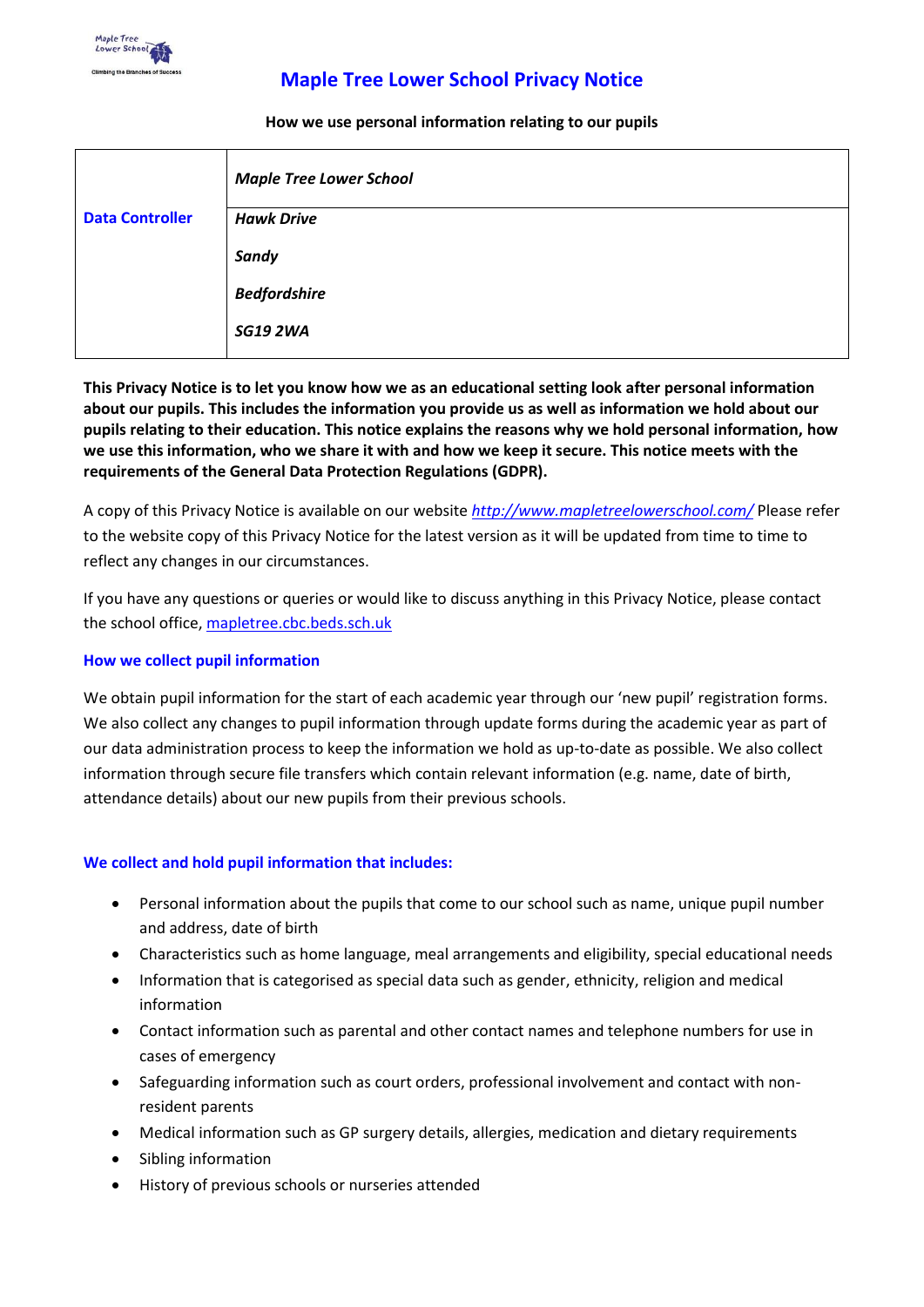In addition to the information we collect from parents/carers, we also record and hold the following information:

- Attendance information such as sessions attended, number of absences and absence reasons
- Assessment information recorded at various assessment capture points during the academic year as well as end of year attainment information such as Phonics outcomes and Key Stage 1 results
- Behaviour information and where relevant, lunch time, fixed and permanent exclusions and any relevant alternative provision

### **Why we collect and use this information**

We use the pupil data to:

- support pupil learning
- safeguard pupils in our care
- record attendance
- monitor and report on pupil attainment and progress
- keep children safe whilst in our care
- provide appropriate pastoral care
- assess the quality of our services
- comply with the law regarding data returns and sharing
- provide any additional support

We use parent/carer contact information to:

- email parent/carers for purpose of notification of school events, share pupil school work and various reports relating to the pupil's life at the school
- telephone parents/carers in cases of emergency or other matters relating to the safety of the child

#### **The lawful basis on which we hold and use this information**

We collect and use pupil information under the legal basis of **public interest** as a school with the delegated task of educating and safeguarding the children in our care and under a **legal obligation** which necessitates our school making statutory data returns to the Department for Education (DfE) and the our Local Authority

Our school is obliged to make statutory pupil census returns and hold attendance information under the following legislation:

Education Act 1996 – Section 434 (1),(3), (4) & (6) and Section 458 (4) & (5) Education (Pupil Registration) (England) (Amendment) Regulations 2013 Department of Education Advice on Attendance (Nov 2016)

The special categories of data have been collected through explicit consent from the data subject in support of the specific purposes for which the data is being used in the education and safeguarding of pupils in our care.

To find out more about the data collection requirements placed on us by the Department for Education (for example; via the school census) go to [https://www.gov.uk/education/data-collection-and-censuses-for](https://www.gov.uk/education/data-collection-and-censuses-for-schools)[schools.](https://www.gov.uk/education/data-collection-and-censuses-for-schools)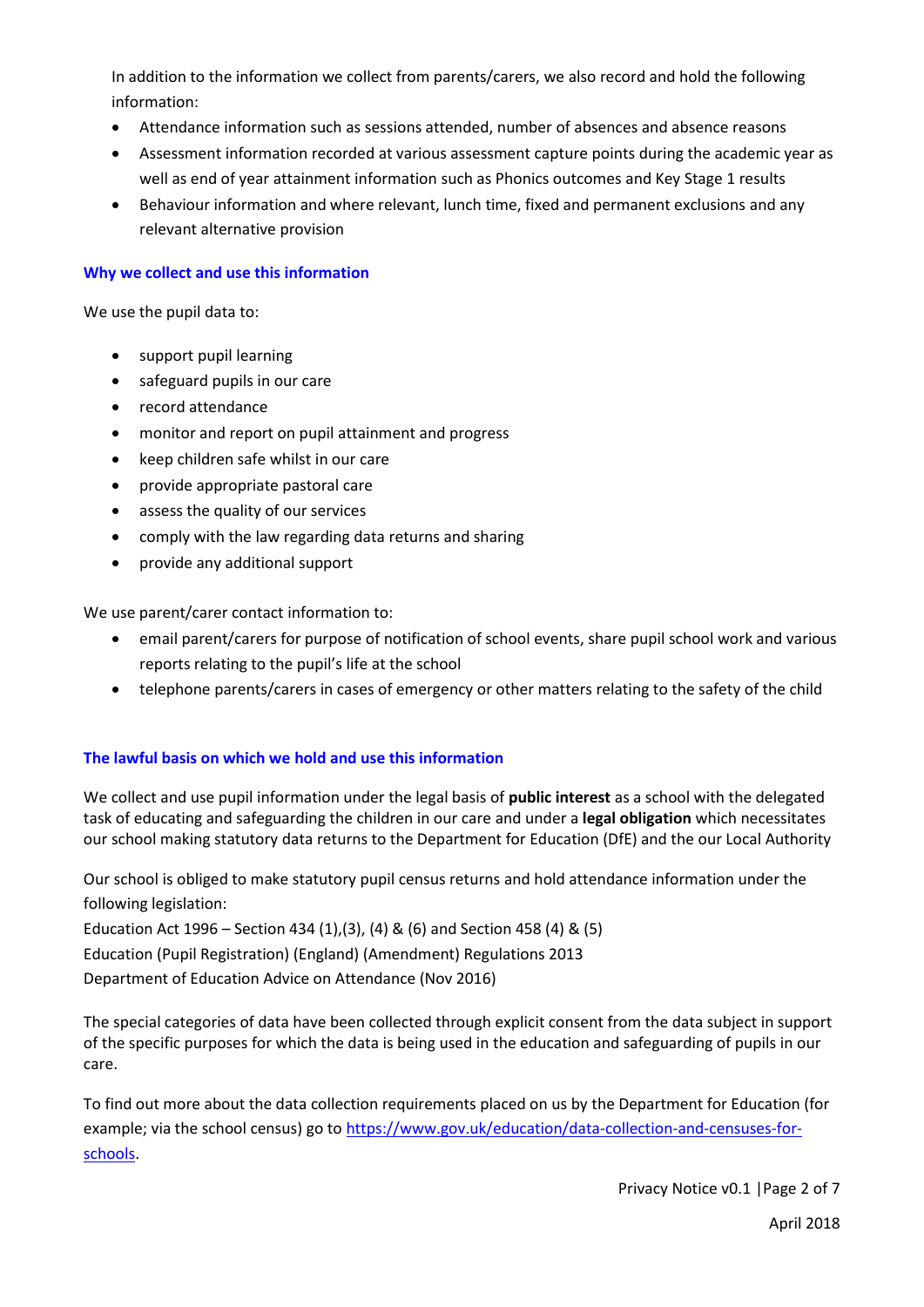Whilst the majority of pupil information you provide to us is mandatory (for reasons described above), there may be some information which we ask you for which is not mandatory but provided on a voluntary basis.

In some cases, we will ask you for information on the legal basis of **legitimate interest** where the information is required to support an educational or safeguarding function (e.g. a parent/carer email address or mobile contact number so that we can contact the parent/carer in an emergency or reasons involving the safety of the child).

The data we collect relating to medical health information is necessary to protect the **vital interests** of the child so that we can ensure a child's medical needs are properly addressed and catered for.

As a Parent/carer, you cannot decline a data collection but you have right to decline providing information for self-declared data items by selecting the 'Refused' option e.g. ethnicity.

There are certain personal data items (e.g. photographs) which we collect on the legal basis of legitimate interest. We will ask you for your explicit consent about how these data items can be used if the purpose extends beyond holding the data within our main management information system (e.g. photograph on our school's website). As a parent/carer you can change your decision to grant or withdraw consent at any time.

If at any point in the future, we seek to use any previously collected information for another purpose or use the information in new software, we will ask for your explicit consent to do so.

### **Who we share pupil information with**

We routinely share pupil information with:

- the school that a pupil attends after leaving us
- our local authority
- the Department for Education (DfE)

We also provide certain pupil data with other parties that provide a service for our school:

- School Nurse (0-19 team)
- Peripatetic music teachers
- Sports clubs such as Rising Stars/club leaders

The majority of our pupil information is processed in our main Management Information System (MIS). However, our school also purchases third party software to help us provide additional functions and services. Certain data held on our main management information system is also shared with third party software providers for the following reasons:

 **Target Tracker/Accelerated Reader** - Assessment software which uses the main pupil information such as name, class, date of birth and some contextual information to help us record attainment and track progress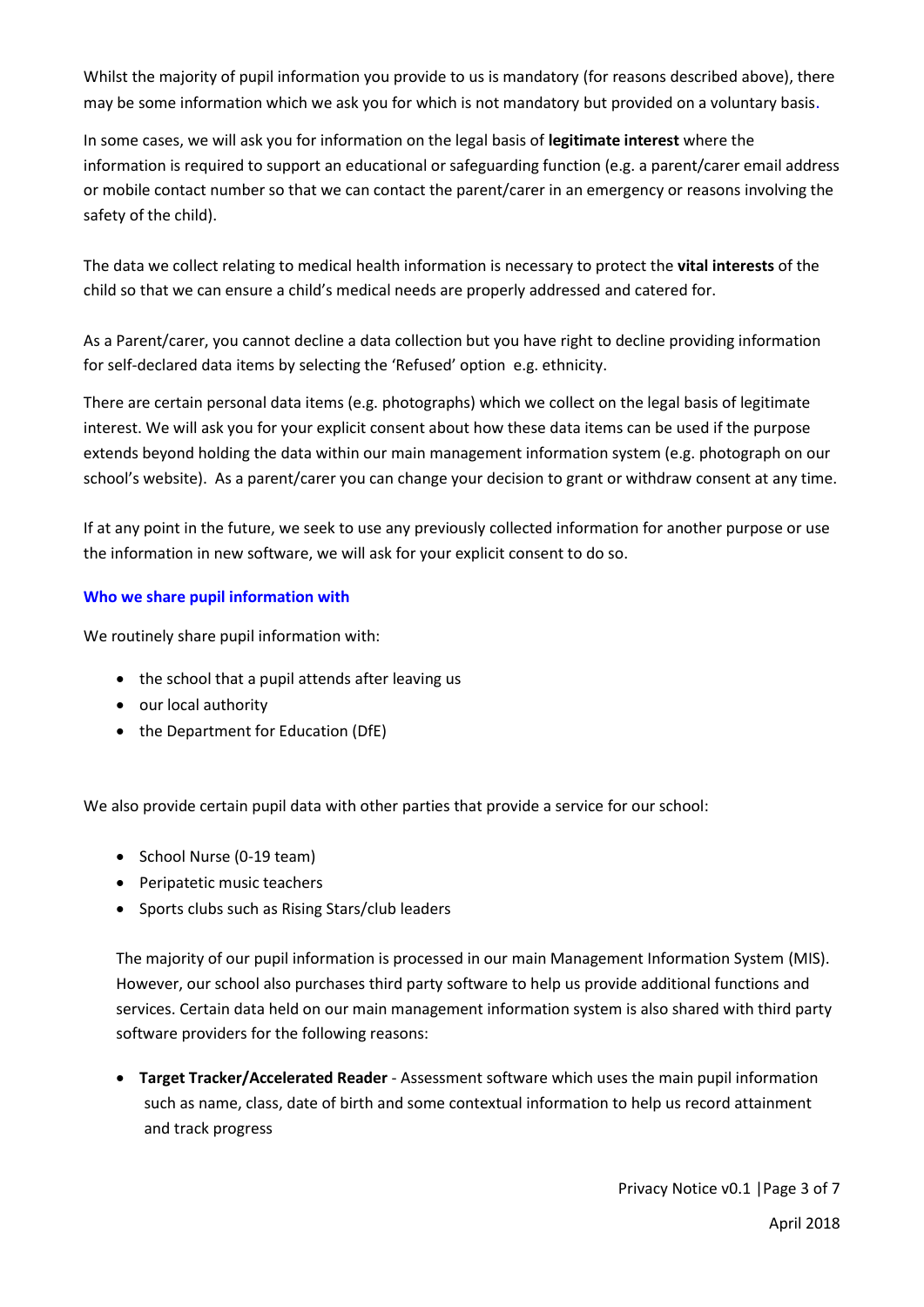- **Parentmail** Text messaging software which uses the contact names and telephone numbers used to notify parents/carers of certain events and important notices
- **Parentmail** Online payments system which uses our pupil names and classes to link to parent users for the purpose of enabling payments for meals etc.
- **Junior Librarian** Library system which uses pupil names and classes
- **MyConcern**  Software used to record pastoral and safeguarding concerns / issues

We actively ensure that all of the third party software organisations we share data with comply with the General Data Protection Regulations through their Privacy Notices and Data Sharing Agreements that they share with us.

### **Why we share pupil information with external parties**

We do not share information about our pupils with anyone without consent unless the legal basis for holding and sharing the data allow us to do so.

We share pupil data with the Department for Education (DfE) and the Local Authority on a statutory basis through data collections such as the school census under the following statutes:

Section 573A of the Education Act 1996 Education Act 1996 s29(3) Education (School Performance Information)(England) Regulations 2007 Regulations 5 & 8 School Information (England) Regulations 2008 Education (Pupil Registration) (England) (Amendment) Regulations 2013

Further information about the data collection requirements placed on our school by the DfE through the school census can be found at<https://www.gov.uk/education/data-collection-and-censuses-for-schools>

The data shared with the DfE and the local Authority is **for the purpose of**:

- determining school funding which is calculated based upon the numbers of children and their characteristics in our school
- informing the monitoring of 'short term' education policy such as Pupil Progress measures
- supporting the 'longer term' research and monitoring of educational policy

Most of the pupil data we share with the DfE is held within their National **Pupil Database** (NPD*). Please refer to the last page of this Privacy Notice for more information about the NPD and their basis for sharing data with third parties.*

Our Local Authority's Privacy Notice relating to **early years pupil information** can be found at <http://www.centralbedfordshire.gov.uk/school/professionals/two-year-old-funding/privacy.aspx> and their Privacy Notice relating to **pupil information** can be found at <http://www.centralbedfordshire.gov.uk/schools-portal/administration/school-privacy-notice.aspx>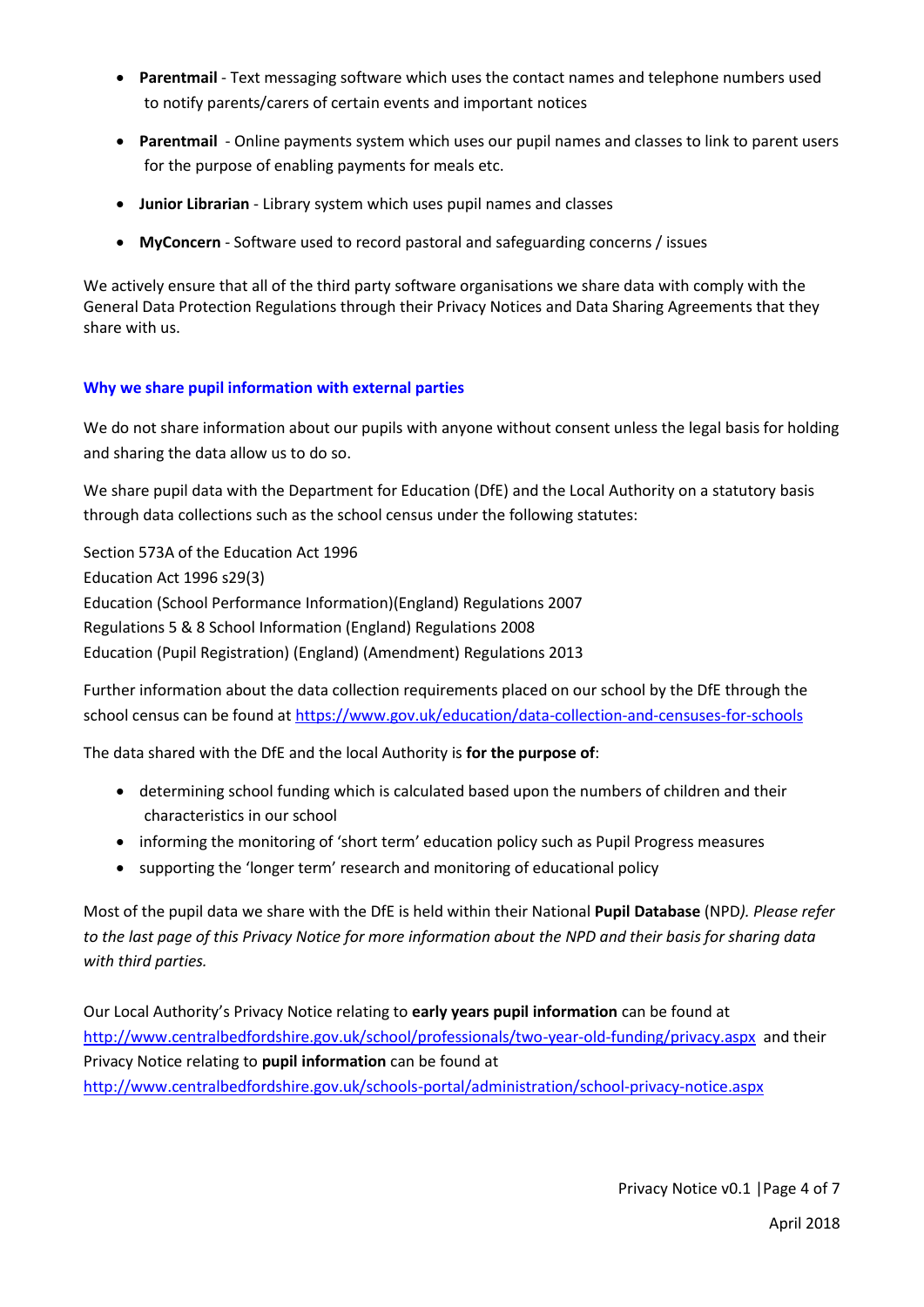#### **How we keep personal data secure**

We fully adhere to our Data Protection policies which outline our procedures and processes for accessing, handling and storing data safely in accordance with all the GDPR principles. These policies are regularly reviewed and ratified by our governors. The following processes ensure that we comply with data protection legislation in how we manage the protection of personal data:

- Our networks, file systems and server operating systems are secured through firewalls and spyware/ virus detection programs on our servers to prevent unauthorised access to our data
- Data held in a physical location within the school is held securely and only accessible by staff with appropriate authorisation
- Access to data on systems is through individual passwords which are carefully managed and monitored
- Any data that is removed from the school is minimised and encrypted
- Older data is safely removed from computers and other devices
- Data shared with the DfE and the Local Authority is shared through secure file transfer systems. Any data shared with other legitimate third parties where there is a legal basis for sharing will only be shared through secure methods.
- Data shared with third party software suppliers is controlled by the school. We will only deal with suppliers who can demonstrate that they comply with the requirements of data protection legislation and not use personal data for any other purpose than the purpose for fulfilling the functions we have contracted with them (e.g. assessment).
- We ensure all staff receive regular training on data protection

We also adhere to our **Data Breach Procedures** in the event of a data breach. These procedures explain how our school responds to occurrences of known or reported data breaches. A copy of these are found at the end of our Data Protection policy which is available on our school website at *[www.mapletreelowerschool.com](http://www.mapletreelowerschool.com/)*

### **Requesting access to your personal data**

Under data protection regulations, you as the parent/carer and pupils (from age 13, you have the following rights:

- Right to be informed
- Right to access to your child's or your personal information
- Right to have inaccurate personal data rectified, blocked, erased or destroyed in certain circumstances
- Right to object to processing of personal data that is likely to cause, or is causing, damage or distress
- Right to restrict processing for the purpose of direct marketing
- Right to data portability
- Right to object to decisions being taken by automated means
- Right to claim compensation for damages caused by a breach of the Data Protection regulations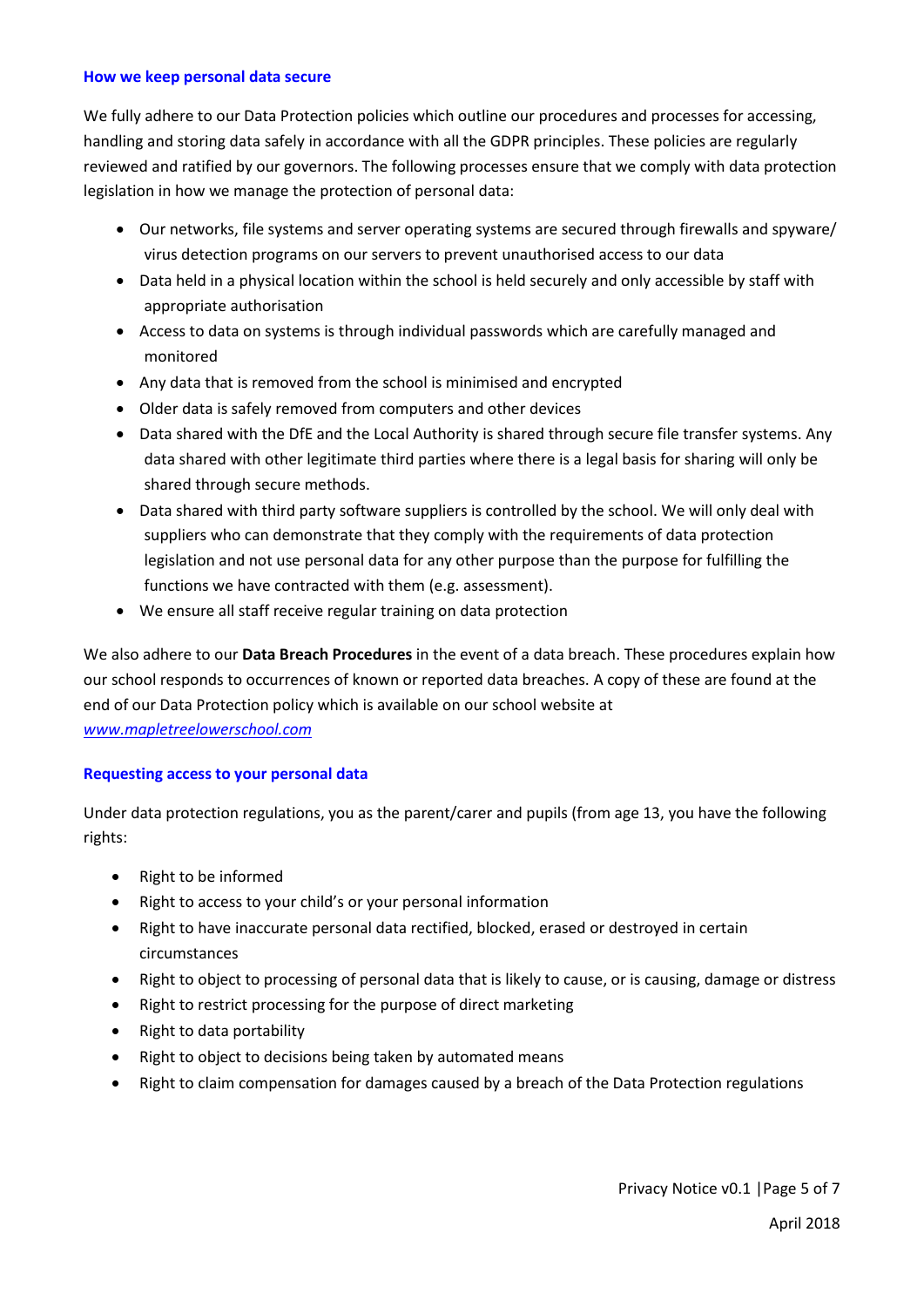It should be noted that some of these rights will not apply in circumstances where allowing them would significantly reduce or prevent our ability to perform our duties as a school and safeguard the children in our care.

You do have the right to request access to personal information about you and/or your child that we hold. To request access to your personal information or to your child's educational record, you can make a **Subject Access Request (SAR).** For further information about this contact the Head teacher.

Our school will follow procedures outlined in our **Subject Access Request procedure** which is part of our Data Protection policy which is available from our website *[www.mapletreelowerschool.com](http://www.mapletreelowerschool.com/)* which follows the guidelines promoted by the data protection regulations.

Please note that whilst we aim to respond to requests within the required time period of one month, we may not be able to honour this time period if we receive requests just before or during school holidays. If the nature of the request is complex and/or the request falls within a holiday period, we will aim to reach a mutually agreed alternative time period.

### **How long we keep personal information**

We hold pupil data for the period determined appropriate for the different types of data we hold. We will keep information for the minimum period necessary in accordance with DfE's data retention recommendations which take into account legal and safeguarding considerations linked to the types of data held.

All information is held securely and will be destroyed as appropriate under secure and confidential conditions.

#### **Let us know of any changes to personal information and emergency contact information**

As a matter of course, we will contact you at least once a year to ensure that all the personal information and emergency contact details we have for your child is accurate and up-to-date. We would encourage you very strongly to ensure that any changes to phone numbers in particular are notified to our school office as soon as possible.

#### **Reporting concerns about our data protection processes**

If you have a concern about the way we are collecting or using your personal data, we request that you raise your concern with us in the first instance by contacting the Head teacher. Alternatively, you can contact the Information Commissioner's Office at <https://ico.org.uk/concerns/>

#### **Keeping you informed through this Privacy Notice**

We aim to keep you informed of any changes to our data collections and data protection obligations through this Privacy Notice – the latest copy will be available on our website at [www.mapletreelowerschool.com](http://www.mapletreelowerschool.com/) We incorporate information about the pupil data we hold and how we adhere to the GDPR principles for protecting this data in our e-Safety and ICT lessons so that our children are aware of what we do.